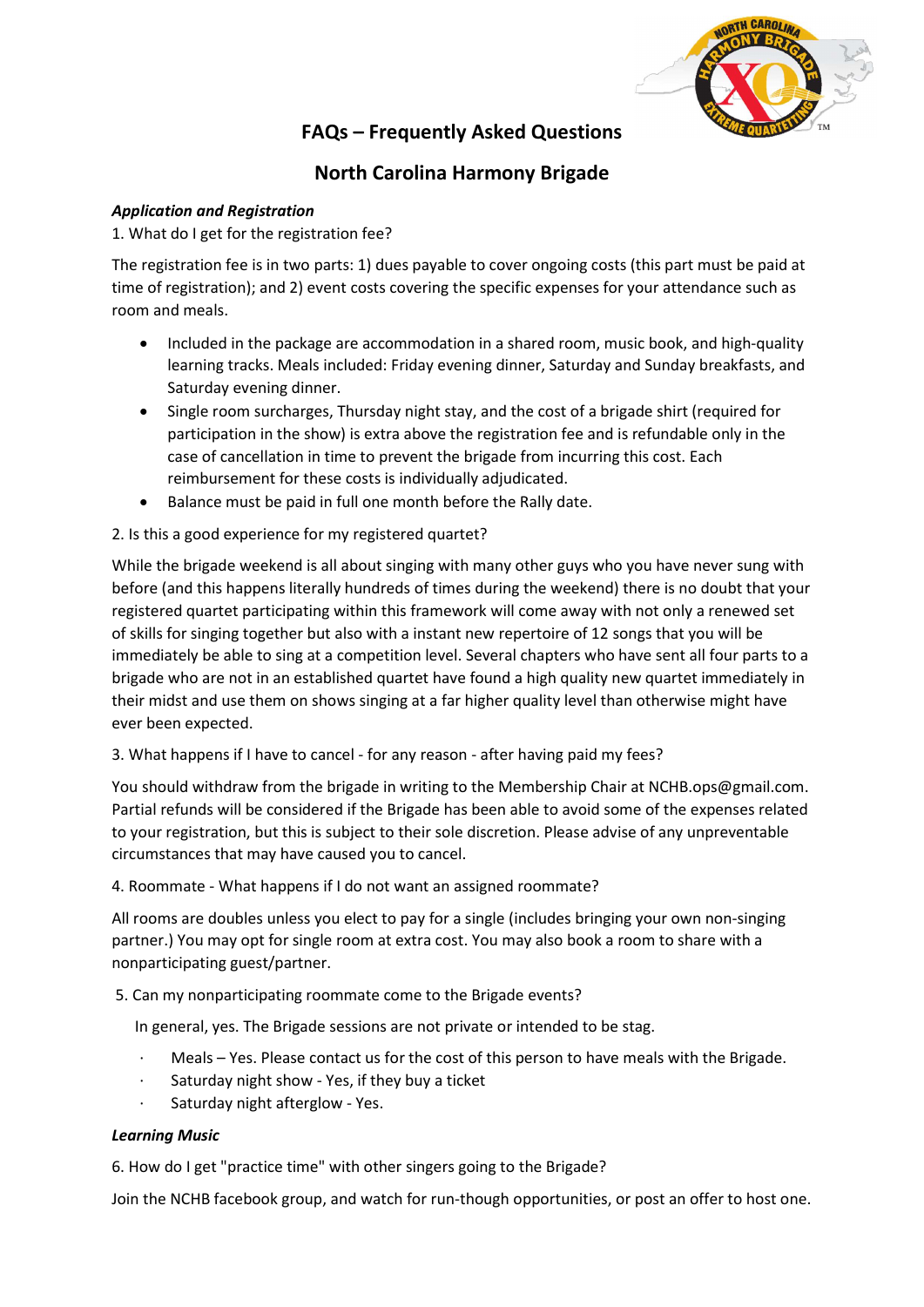7. Do you have "Tips" for learning all this music up to standards?

Start early, and make full use of the learning tracks. Get used to singing your part perfectly with the other three parts (right-hand track) on the learning track (use headset or left-right balance to switch off your own part). Practice until you get the song right consistently, then continue practicing until you can't get it wrong.

8. Unable to Learn Music: What if I just don't have time to learn ALL the songs letter perfect, or if I get ill and am not able to practice sufficiently? or What happens if I find the music is too hard for me?

You should withdraw from the brigade in writing as early as possible.

#### The Weekend

9. What is the agenda for the weekend?

- Friday 3pm: NCHB begins at the Carolina Inn with registration and room assignment, then the singing begins! After a delicious dinner, we sing in quartets as long as we can stay awake.
- Saturday Morning: A hearty breakfast is followed by a short business meeting and the first round of our random Quartet Contest.
- Saturday afternoon: Lunch is on your own (usually in the village), followed by practice as a chorus, and the final Quartet Contest round where the top 10 quartets compete for the first, second and third place awards.
- Saturday Evening: Early dinner is followed by our show for the community, which includes the chorus, plus quartets and other groups. Following the show, we sing and eat pizza until the early morning hours.
- Sunday Morning: After breakfast, you're on your way home; tired, probably hoarse, but with an incredible musical experience to remember.

#### 10. What time should I arrive?

We have stated above that registration starts at 2pm on Friday, so by all means get to the hotel by 6pm when dinner begins. However, if you are available Friday morning, you may wish to apply for participation in quartet singouts at local schools and care homes (information will be sent out around November time). Note that coming Thursday evening so as to be ready for the Friday program is certainly OK. About 40 guys come on Thursday not only for the Friday programs, but also simply to have more quartet singing time. It's a great optional extension to the weekend.

# 11. What time will we be done on Sunday?

There are no scheduled activities on Sunday after breakfast (included). Most people leave after breakfast, but an early breakfast option is available for those who need to leave early to catch a flight.

#### 12. What if I get to the brigade and find I cannot sing the songs up to the required standard?

This is not a desirable situation but it sometimes happens. If you cannot pass the preparedness check, then you need to withdraw from the quartet contest and the Saturday show. Nonetheless please don't give up! You are encouraged to enjoy the rest of the quartetting activities as much as possible. Enjoy the weekend, sing in quartets, volunteer to help out on the show, and have a great time. At the end of the weekend or soon thereafter, have a discussion with the Membership Chair and decide if you want to try next year for full status, or whether Associate status is what you should continue at, or maybe quartet singing at the Brigade level is not for you. You decide!

#### 13. What is the dress code for the weekend?

Appropriate dress for the weekend is casual except for the Saturday evening show uniform, which is black slacks, black shoes and socks and yellow Brigade concert shirt with embroidered logo.